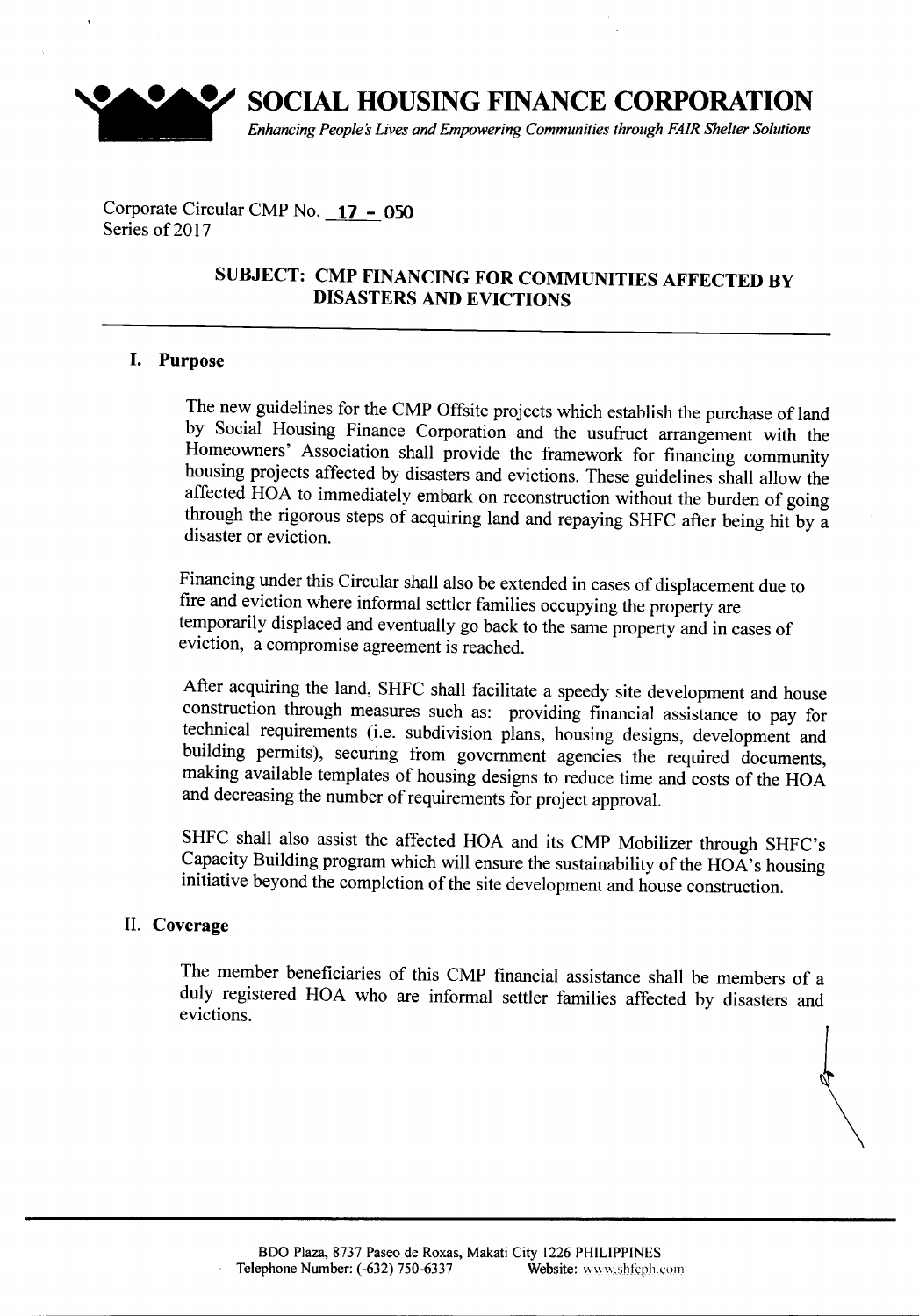#### A. Disaster

Disaster (may be used interchangeably with calamity) is defined as an adverse event resulting from natural or man-made processes such as:

- 1. Natural calamities or disasters which may include severe storms, tropical storms, floods, fires earthquakes volcanic equations to the floods, fires, earthquakes, volcanic eruptions, tsunamis and other geologic processes;
- 2. Human aggravated calamities or disasters which may include fire, chemical threats, hazardous materials, explosions, civil unrest and terrorism, and other threats that may have resulted from human negligence, error or intent.
- B. Eviction

Eviction is the forced ejectment of communities from their place of residence that will result in a major disruption of their economic and social activities. Eviction of communities from their place of abode may be due to:

- 1. Their location in danger areas where informal settler families are highly prone to health and safety risks (ex. under/ near transmission lines, esteros, railroad tracks, garbage dumps, riverbanks, shorelines, waterways, mining sites, etc.)
- 2. Government infrastructure projects
- 3. Court order for eviction and demolition

The Implementing Rules and Regulations shall contain the criteria that would determine whether a project shall be processed under this Circular.

## III. **Purchase of Land by SHFC and Usufruct Arrangement with HOA**

SHFC shall purchase the land identified by the HOA as its relocation site after the onslaught of a disaster or eviction. After acquisition of the land, SHFC shall: a) enter into a usufruct agreement with the HOA where the latter shall be authorized to undertake site development and building construction and b) assist in securing development and building permits.

The usufruct arrangement shall be effective for a period of three years. After the termination of the usufruct arrangement, SHFC shall dispose of the property to the HOA through an additional loan for land acquisition from SHFC. Upon purchase, the property shall stand as collateral for the combined land acquisition, site development and house construction loans.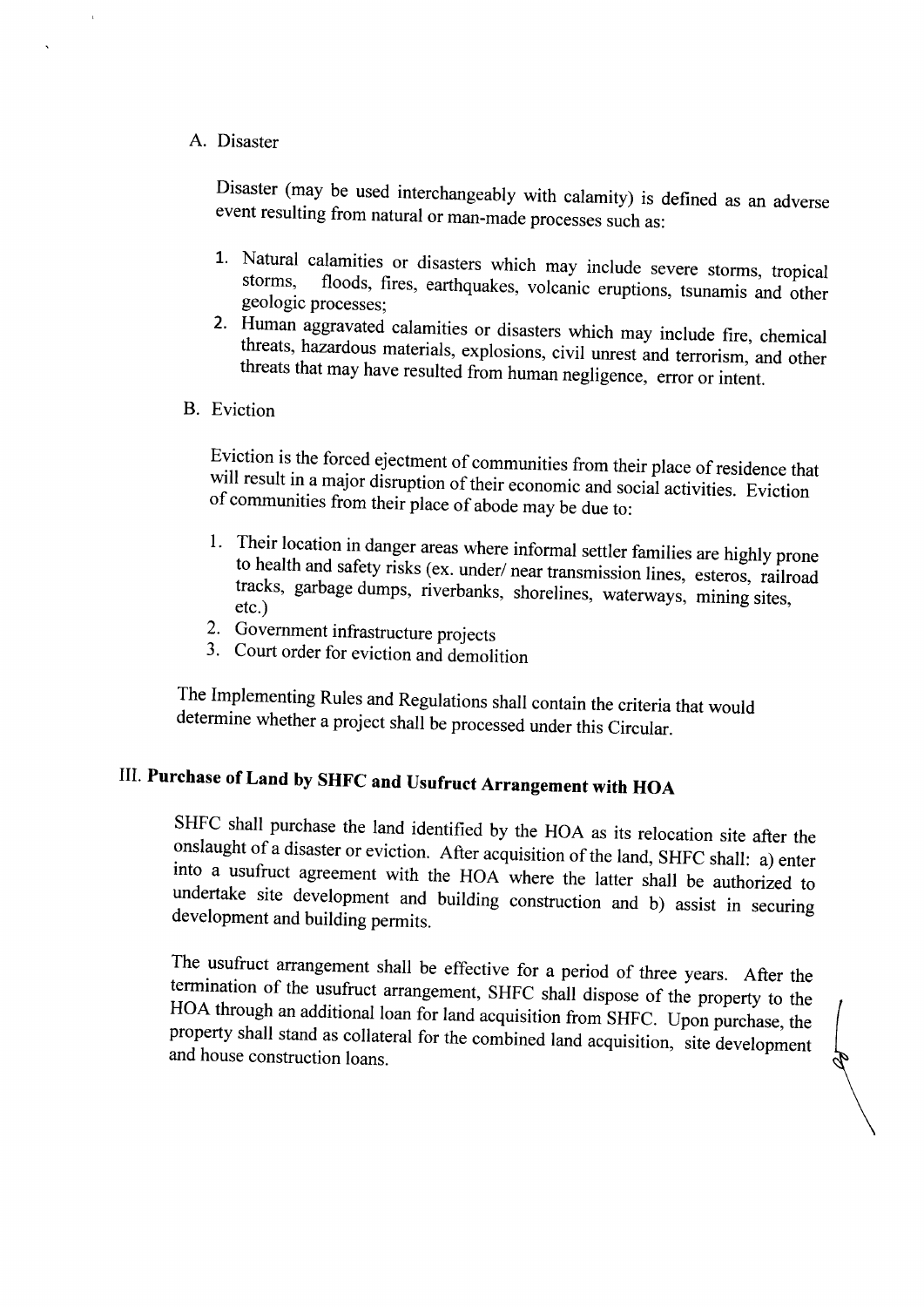### A. **Application for Land Acquisition**

For urgent response to disasters and evictions, SHFC shall only require a minimum number of documents to be submitted by the HOA and the CMP Mobilizer for the application to be processed:

- 1. List of Member Beneficiaries
- 2. Original MOA between HOA and the landowner/ Letter of Intent to Sell and Buy
- 3. Photocopy of the present title
- 4. Proof that Member Beneficiaries were affected by disaster/ Court Order for eviction
- 5. Proof of a RROW
- 6. Vicinity Map

 $\ddot{\phantom{0}}$ 

The list of additional requirements for the SHFC approval and issuance of the Letter of Commitment to the landowner shall be contained in the IRR to be subsequently issued.

In order to expedite the approval of the land acquisition by SHFC, the submission of the Lease Agreements, shall only be required in Phases 2 and 3 prior to the start of site development and house construction. The Masterlist of Beneficiaries and Loan Apportionment (MBLA) shall be submitted prior to the occupancy of the completed housing units.

In cases of eviction filed in courts of law against a HOA presently occupying a property, SHFC shall, in partnership with the Housing for Urban Development and Coordinating Council (HUDCC), Presidential Commission for the Urban Poor (PCUP) and the concerned LOU, act quickly to extend financing in the event the landowner agrees to sell his property to the HOA as embodied in a court-approved Compromise Agreement.

#### **B. Appraisal**

To determine the appraisal value of the property to be purchased, SHFC may secure an external appraisal from a BSP-accredited appraiser in addition to its internal appraiser.

#### C. **Due Diligence**

Notwithstanding the submission of documents stated in Section III (A), the processing of projects under this Circular shall comply with the due diligence requirements on the examination of the property to be purchased as well as on the